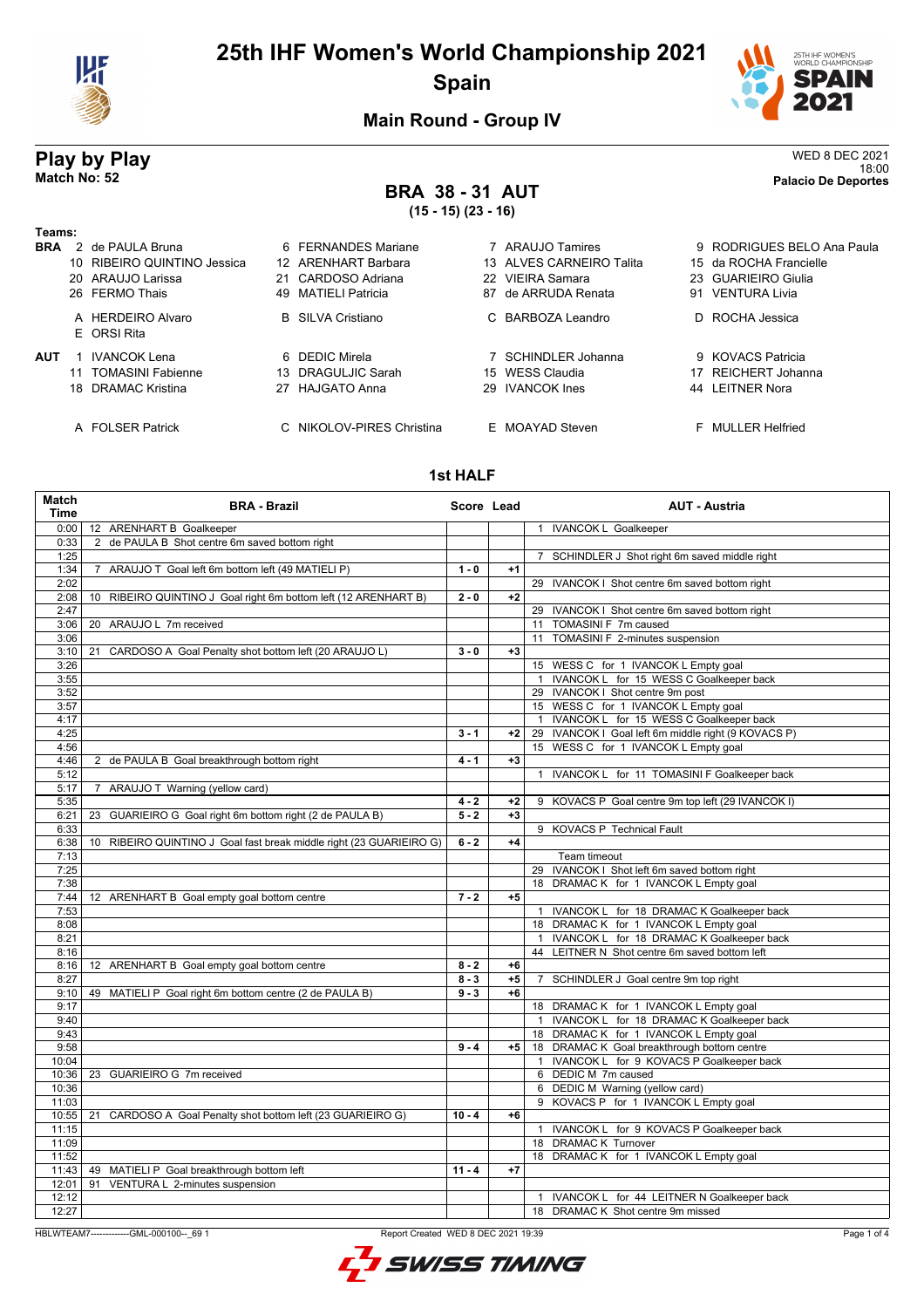



## **Main Round - Group IV**

**Play by Play** WED 8 DEC 2021 18:00 **Match No: 52 Palacio De Deportes**

## **BRA 38 - 31 AUT (15 - 15) (23 - 16)**

**1st HALF**

| <b>Match</b><br><b>Time</b> | <b>BRA - Brazil</b>                                                            | Score Lead |      | <b>AUT - Austria</b>                                     |
|-----------------------------|--------------------------------------------------------------------------------|------------|------|----------------------------------------------------------|
| 12:39                       | 2 de PAULA B for 12 ARENHART B Empty goal                                      |            |      |                                                          |
| 13:04                       | 12 ARENHART B for 2 de PAULA B Goalkeeper back                                 |            |      |                                                          |
| 13:02                       | 49 MATIELI P Technical Fault                                                   |            |      |                                                          |
| 13:11                       |                                                                                | $11 - 5$   | +6   | 44 LEITNER N Goal centre 6m bottom centre (9 KOVACS P)   |
| 13:22                       | 2 de PAULA B for 12 ARENHART B Empty goal                                      |            |      |                                                          |
| 13:39                       | 12 ARENHART B for 2 de PAULA B Goalkeeper back<br>49 MATIELI P Technical Fault |            |      |                                                          |
| 13:37<br>13:50              |                                                                                |            |      | <b>SCHINDLER J Technical Fault</b>                       |
| 14:25                       | 2 de PAULA B Goal breakthrough bottom left                                     | $12 - 5$   | $+7$ |                                                          |
| 14:41                       |                                                                                |            |      | 18 DRAMAC K for 1 IVANCOK L Empty goal                   |
| 14:52                       |                                                                                | $12 - 6$   | $+6$ | 6 DEDIC M Goal left wing middle right (9 KOVACS P)       |
| 15:08                       |                                                                                |            |      | 1 IVANCOK L for 18 DRAMAC K Goalkeeper back              |
| 15:14                       |                                                                                |            |      | 27 HAJGATO A for 1 IVANCOK L Goalkeeper Substitution     |
| 15:32                       | 49 MATIELI P Technical Fault                                                   |            |      |                                                          |
| 15:41                       |                                                                                | $12 - 7$   | $+5$ | 9 KOVACS P Goal centre 9m top right (29 IVANCOK I)       |
| 16:20                       | 23 GUARIEIRO G Goal breakthrough top left                                      | $13 - 7$   | $+6$ |                                                          |
| 16:30                       | 7 ARAUJO T 2-minutes suspension                                                |            |      |                                                          |
| 16:45                       |                                                                                |            |      | 18 DRAMAC K Technical Fault                              |
| 17:03                       | 2 de PAULA B for 12 ARENHART B Empty goal                                      |            |      |                                                          |
| 17:11                       | 12 ARENHART B for 2 de PAULA B Goalkeeper back                                 |            |      |                                                          |
| 17:09<br>17:15              | 9 RODRIGUES BELO A Technical Fault<br>91 VENTURA L 7m caused                   |            |      | 7 SCHINDLER J 7m received                                |
| 17:18                       |                                                                                | $13 - 8$   | $+5$ | 9 KOVACS P Goal Penalty shot bottom left (7 SCHINDLER J) |
| 17:34                       | 2 de PAULA B for 12 ARENHART B Empty goal                                      |            |      |                                                          |
| 17:34                       | Team timeout                                                                   |            |      |                                                          |
| 18:03                       | 12 ARENHART B for 2 de PAULA B Goalkeeper back                                 |            |      |                                                          |
| 18:03                       | 15 da ROCHA F Technical Fault                                                  |            |      |                                                          |
| 18:09                       | 12 ARENHART B Steal                                                            |            |      | 6 DEDIC M Turnover                                       |
| 18:22                       | 2 de PAULA B for 12 ARENHART B Empty goal                                      |            |      |                                                          |
| 18:27                       | 12 ARENHART B for 2 de PAULA B Goalkeeper back                                 |            |      |                                                          |
| 18:25                       | 15 da ROCHA F Shot centre 6m blocked                                           |            |      | 44 LEITNER N Block                                       |
| 18:42                       |                                                                                | $13 - 9$   | $+4$ | 9 KOVACS P Goal centre 6m top right (29 IVANCOK I)       |
| 19:16                       | CARDOSO A Shot right wing saved top right<br>21                                |            |      |                                                          |
| 19:29                       |                                                                                |            |      | 9 KOVACS P Shot centre 6m missed<br>9 KOVACS P 7m caused |
| 19:40<br>19:40              | 9 RODRIGUES BELO A 7m received                                                 |            |      | 9 KOVACS P 2-minutes suspension                          |
| 19:55                       | CARDOSO A Goal right wing top left (2 de PAULA B)<br>21                        | $14 - 9$   | $+5$ |                                                          |
| 20:11                       |                                                                                |            |      | 17 REICHERT J for 27 HAJGATO A Empty goal                |
| 20:32                       | 9 RODRIGUES BELO A Steal                                                       |            |      | 17 REICHERT J Turnover                                   |
| 20:38                       |                                                                                |            |      | 27 HAJGATO A for 7 SCHINDLER J Goalkeeper back           |
| 20:40                       | 9 RODRIGUES BELO A Shot empty goal missed                                      |            |      |                                                          |
| 20:49                       |                                                                                |            |      | 17 REICHERT J for 27 HAJGATO A Empty goal                |
| 21:09                       |                                                                                |            |      | 27 HAJGATO A for 17 REICHERT J Goalkeeper back           |
| 21:04                       | 7 ARAUJO T Steal                                                               |            |      | 17 REICHERT J Turnover                                   |
| 21:17                       |                                                                                | $14 - 10$  | $+4$ | 6 DEDIC M Goal right wing middle left                    |
| 21:27<br>21:38              | 21 CARDOSO A Goal right 6m top left (22 VIEIRA S)                              | $15 - 10$  | $+5$ | 18 DRAMAC K for 27 HAJGATO A Empty goal                  |
| 22:00                       |                                                                                |            |      | 27 HAJGATO A for 18 DRAMAC K Goalkeeper back             |
| 21:57                       |                                                                                |            |      | 44 LEITNER N Shot centre 6m saved bottom right           |
| 22:08                       | 9 RODRIGUES BELO A Technical Fault                                             |            |      |                                                          |
| 22:21                       |                                                                                | $15 - 11$  | $+4$ | 9 KOVACS P Goal fast break bottom left (27 HAJGATO A)    |
| 22:50                       | 22 VIEIRA S Shot right 6m saved top centre                                     |            |      |                                                          |
| 22:57                       |                                                                                |            |      | 18 DRAMAC K for 27 HAJGATO A Empty goal                  |
| 23:11                       |                                                                                |            |      | 18 DRAMAC K Shot centre 6m post                          |
| 23:23                       |                                                                                |            |      | 44 LEITNER N Shot left 6m saved middle left              |
| 23:38                       | 7 ARAUJO T Block                                                               |            |      | 7 SCHINDLER J Shot right 6m blocked                      |
| 23:45                       |                                                                                |            |      | 27 HAJGATO A for 18 DRAMAC K Goalkeeper back             |
| 24:13<br>24:28              | 9 RODRIGUES BELO A Shot breakthrough post                                      |            |      | DEDIC M 2-minutes suspension<br>6                        |
| 24:45                       |                                                                                |            |      | 18 DRAMAC K for 27 HAJGATO A Empty goal                  |
| 25:14                       |                                                                                |            |      | 27 HAJGATO A for 18 DRAMAC K Goalkeeper back             |
| 25:10                       |                                                                                | $15 - 12$  | $+3$ | 29 IVANCOK I Goal centre 6m top right (9 KOVACS P)       |
| 25:22                       | 22 VIEIRA S Shot right 6m saved top left                                       |            |      |                                                          |
| 25:45                       |                                                                                |            |      | 18 DRAMAC K for 27 HAJGATO A Empty goal                  |
| 26:09                       |                                                                                |            |      | HAJGATO A for 18 DRAMAC K Goalkeeper back<br>27          |
| 26:05                       |                                                                                | $15 - 13$  | $+2$ | IVANCOK I Goal left 6m bottom right (9 KOVACS P)<br>29   |
| 26:56                       | 2 de PAULA B Technical Fault                                                   |            |      |                                                          |
| 27:09                       |                                                                                |            |      | 18 DRAMAC K for 27 HAJGATO A Empty goal                  |

HBLWTEAM7--------------GML-000100--\_69 1 Report Created WED 8 DEC 2021 19:39

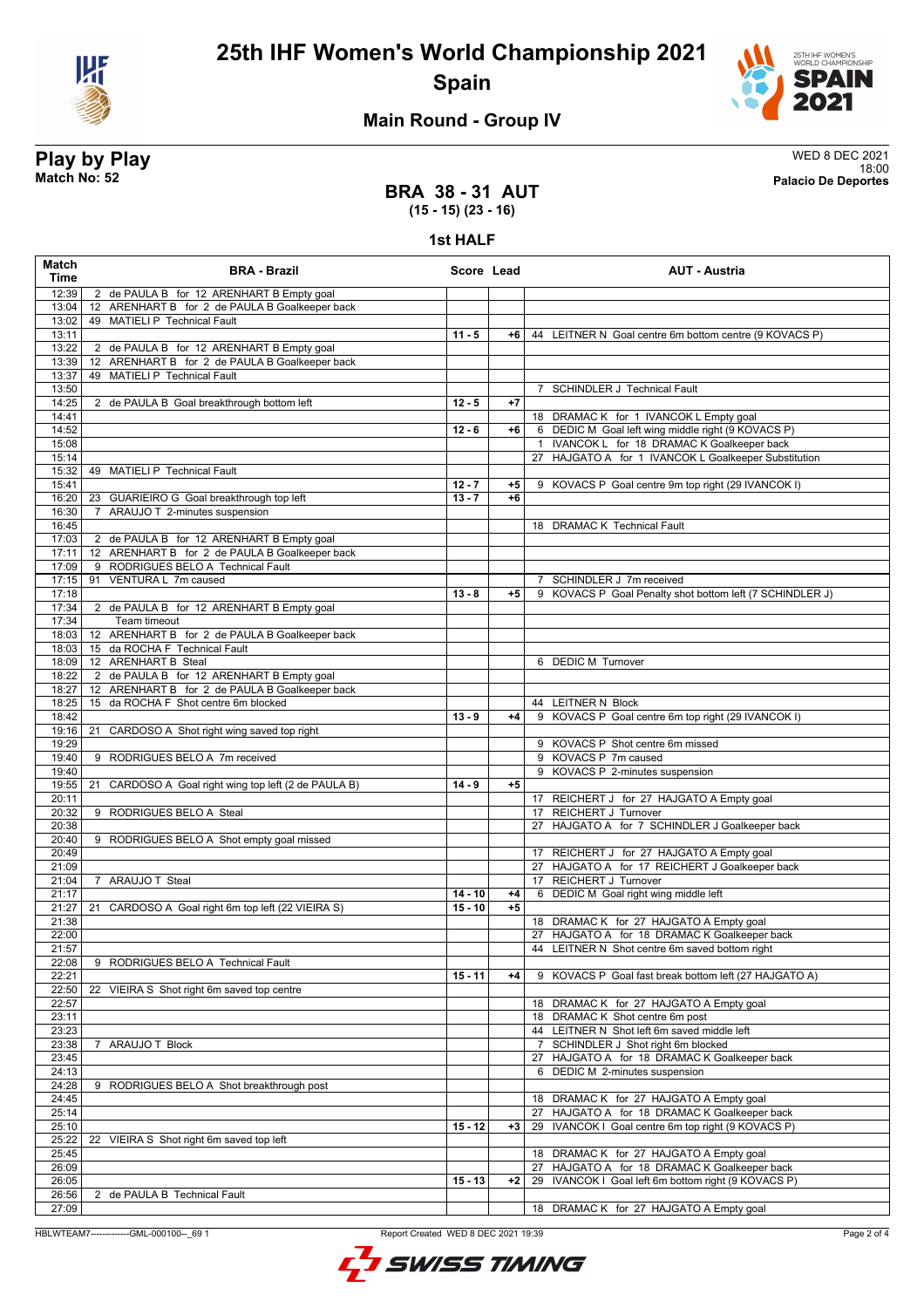![](_page_2_Picture_0.jpeg)

![](_page_2_Picture_2.jpeg)

## **Main Round - Group IV**

**Play by Play** WED 8 DEC 2021 18:00 **Match No: 52 Palacio De Deportes**

## **BRA 38 - 31 AUT (15 - 15) (23 - 16)**

### **1st HALF**

| <b>Match</b><br><b>Time</b> | <b>BRA - Brazil</b>                           | Score Lead |      | <b>AUT - Austria</b>                            |
|-----------------------------|-----------------------------------------------|------------|------|-------------------------------------------------|
| 27:24                       |                                               |            |      | 27 HAJGATO A for 11 TOMASINI F Goalkeeper back  |
| 27:22                       |                                               |            |      | 18 DRAMAC K Shot centre 6m saved bottom right   |
| 27:27                       |                                               | $15 - 14$  | $+1$ | 18 DRAMAC K Goal centre 6m bottom left          |
| 27:27                       | Team timeout                                  |            |      |                                                 |
| 27:43                       | RODRIGUES BELO A Shot centre 6m missed        |            |      |                                                 |
| 28:12                       |                                               |            |      | 44 LEITNER N for 27 HAJGATO A Empty goal        |
| 28:12                       |                                               |            |      | 29 IVANCOK I Shot left 6m saved bottom right    |
| 28:21                       |                                               |            |      | 27 HAJGATO A for 18 DRAMAC K Goalkeeper back    |
| 28:19                       |                                               |            |      | 9 KOVACS P Shot centre 6m saved top centre      |
| 28:54                       | 21<br>CARDOSO A Shot right wing missed        |            |      |                                                 |
| 29:04                       |                                               |            |      | 18 DRAMAC K for 27 HAJGATO A Empty goal         |
| 29:33                       |                                               |            |      | 27 HAJGATO A for 18 DRAMAC K Goalkeeper back    |
| 29:32                       |                                               | $15 - 15$  | 0    | 29 IVANCOK I Goal left 6m top left (9 KOVACS P) |
| 29:55                       | 2 de PAULA B Shot right 9m saved bottom right |            |      |                                                 |

### **2nd HALF**

| <b>Match</b><br>Time | <b>BRA - Brazil</b>                                                             |           | Score Lead   | <b>AUT - Austria</b>                                               |
|----------------------|---------------------------------------------------------------------------------|-----------|--------------|--------------------------------------------------------------------|
| 30:00                | 12 ARENHART B Goalkeeper                                                        |           |              |                                                                    |
| 30:40                |                                                                                 |           |              | 27 HAJGATO A for 9 KOVACS P Goalkeeper back                        |
| 30:37                |                                                                                 | $15 - 16$ | -1           | 29 IVANCOK I Goal left 6m bottom right (9 KOVACS P)                |
| 30:48                |                                                                                 |           |              | 18 DRAMAC K 2-minutes suspension                                   |
| 31:06                | 10 RIBEIRO QUINTINO J Goal right wing top left (23 GUARIEIRO G)                 | $16 - 16$ | 0            |                                                                    |
| 31:20                |                                                                                 |           |              | 9 KOVACS P for 27 HAJGATO A Empty goal                             |
| 32:00                |                                                                                 |           |              | 27 HAJGATO A for 7 SCHINDLER J Goalkeeper back                     |
| 32:07                |                                                                                 |           |              | 7 SCHINDLER J for 27 HAJGATO A Empty goal                          |
| 32:03                |                                                                                 |           |              | 29 IVANCOK I Shot right 6m post                                    |
| 32:35                |                                                                                 | $16 - 17$ | $-1$         | 29 IVANCOK I Goal centre 6m top left                               |
| 32:40                |                                                                                 |           |              | 27 HAJGATO A for 6 DEDIC M Goalkeeper back                         |
| 32:44                | 7 ARAUJO T Goal empty goal middle centre                                        | $17 - 17$ | 0            |                                                                    |
| 32:55                |                                                                                 |           |              | 6 DEDIC M for 27 HAJGATO A Empty goal                              |
| 33:12                |                                                                                 |           |              | 27 HAJGATO A for 29 IVANCOK I Goalkeeper back                      |
| 33:10                | 2 de PAULA B Steal                                                              |           |              | 18 DRAMAC K Turnover                                               |
| 33:18                | 7 ARAUJO T Goal empty goal middle centre                                        | $18 - 17$ | $+1$         |                                                                    |
| 33:30                |                                                                                 |           |              | 29 IVANCOK I for 27 HAJGATO A Empty goal                           |
| 33:41                |                                                                                 |           |              | 27 HAJGATO A for 29 IVANCOK I Goalkeeper back                      |
| 33:42                |                                                                                 | $18 - 18$ | 0            | 18 DRAMAC K Goal right 6m bottom left                              |
| 34:25                | 23 GUARIEIRO G 7m received                                                      |           |              | 6 DEDIC M 7m caused                                                |
| 34:39                |                                                                                 |           |              | IVANCOK L for 27 HAJGATO A Goalkeeper Substitution<br>$\mathbf{1}$ |
| 34:37                | 21 CARDOSO A Penalty shot saved middle left                                     |           |              |                                                                    |
| 34:48                |                                                                                 |           |              | 27 HAJGATO A for 1 IVANCOK L Goalkeeper Substitution               |
| 35:28                |                                                                                 |           |              | 18 DRAMAC K Shot right 6m missed                                   |
| 35:35                | 7 ARAUJO T Goal centre 6m bottom left (49 MATIELI P)                            | $19 - 18$ | $+1$         |                                                                    |
| 36:07                |                                                                                 | $19 - 19$ | $\mathbf{0}$ | 9 KOVACS P Goal centre 6m middle right (18 DRAMAC K)               |
| 36:43                | 2 de PAULA B Goal left 6m bottom left (49 MATIELI P)                            | $20 - 19$ | $+1$         |                                                                    |
| 36:50                |                                                                                 |           |              | 18 DRAMAC K for 27 HAJGATO A Empty goal                            |
| 37:07                |                                                                                 |           |              | 27 HAJGATO A for 9 KOVACS P Goalkeeper back                        |
| 37:06                |                                                                                 | $20 - 20$ | 0            | 29 IVANCOK I Goal breakthrough bottom left                         |
| 37:12                | 7 ARAUJO T Goal empty goal middle centre                                        | $21 - 20$ | $+1$         |                                                                    |
| 37:21                |                                                                                 |           |              | 9 KOVACS P for 27 HAJGATO A Empty goal                             |
| 37:39                |                                                                                 |           |              | 27 HAJGATO A for 9 KOVACS P Goalkeeper back                        |
| 37:38                |                                                                                 |           |              | 18 DRAMAC K Shot centre 9m saved bottom centre                     |
| 37:48                | 12 ARENHART B Goal empty goal middle centre                                     | $22 - 20$ | $+2$         |                                                                    |
| 37:56                |                                                                                 |           |              | 9 KOVACS P for 27 HAJGATO A Empty goal                             |
| 38:31                |                                                                                 |           |              | 27 HAJGATO A for 9 KOVACS P Goalkeeper back                        |
| 38:29                |                                                                                 | $22 - 21$ | $+1$         | 29 IVANCOK I Goal centre 9m bottom centre (9 KOVACS P)             |
| 39:00                | 87 de ARRUDA R for 12 ARENHART B Goalkeeper Substitution                        |           |              |                                                                    |
| 39:08                | 2 de PAULA B Goal centre 9m bottom centre (49 MATIELI P)                        | $23 - 21$ | $+2$         |                                                                    |
| 39:16                |                                                                                 |           |              | 9 KOVACS P for 27 HAJGATO A Empty goal                             |
| 39:40                |                                                                                 |           |              | 29 IVANCOK I Turnover                                              |
| 39:46                | 23 GUARIEIRO G Goal empty goal bottom centre                                    | $24 - 21$ | $+3$         |                                                                    |
| 39:46                |                                                                                 |           |              | Team timeout                                                       |
| 40:07                |                                                                                 |           |              | 27 HAJGATO A for 9 KOVACS P Goalkeeper back                        |
| 40:05                |                                                                                 |           |              | 29 IVANCOK I Shot centre 6m saved middle left                      |
| 40:35                | 23 GUARIEIRO G Goal centre 6m bottom centre (7 ARAUJO T)                        | $25 - 21$ | $+4$         |                                                                    |
| 40:45                |                                                                                 |           |              | 9 KOVACS P for 27 HAJGATO A Empty goal                             |
| 41:00                |                                                                                 |           |              | 27 HAJGATO A for 9 KOVACS P Goalkeeper back                        |
| 40:59                |                                                                                 | $25 - 22$ | $+3$         | 18 DRAMAC K Goal right 6m bottom right (29 IVANCOK I)              |
|                      |                                                                                 |           |              |                                                                    |
|                      | HBLWTEAM7--------------GML-000100-- 69 1<br>Report Created WED 8 DEC 2021 19:39 |           |              | Page 3 of 4                                                        |

![](_page_2_Picture_13.jpeg)